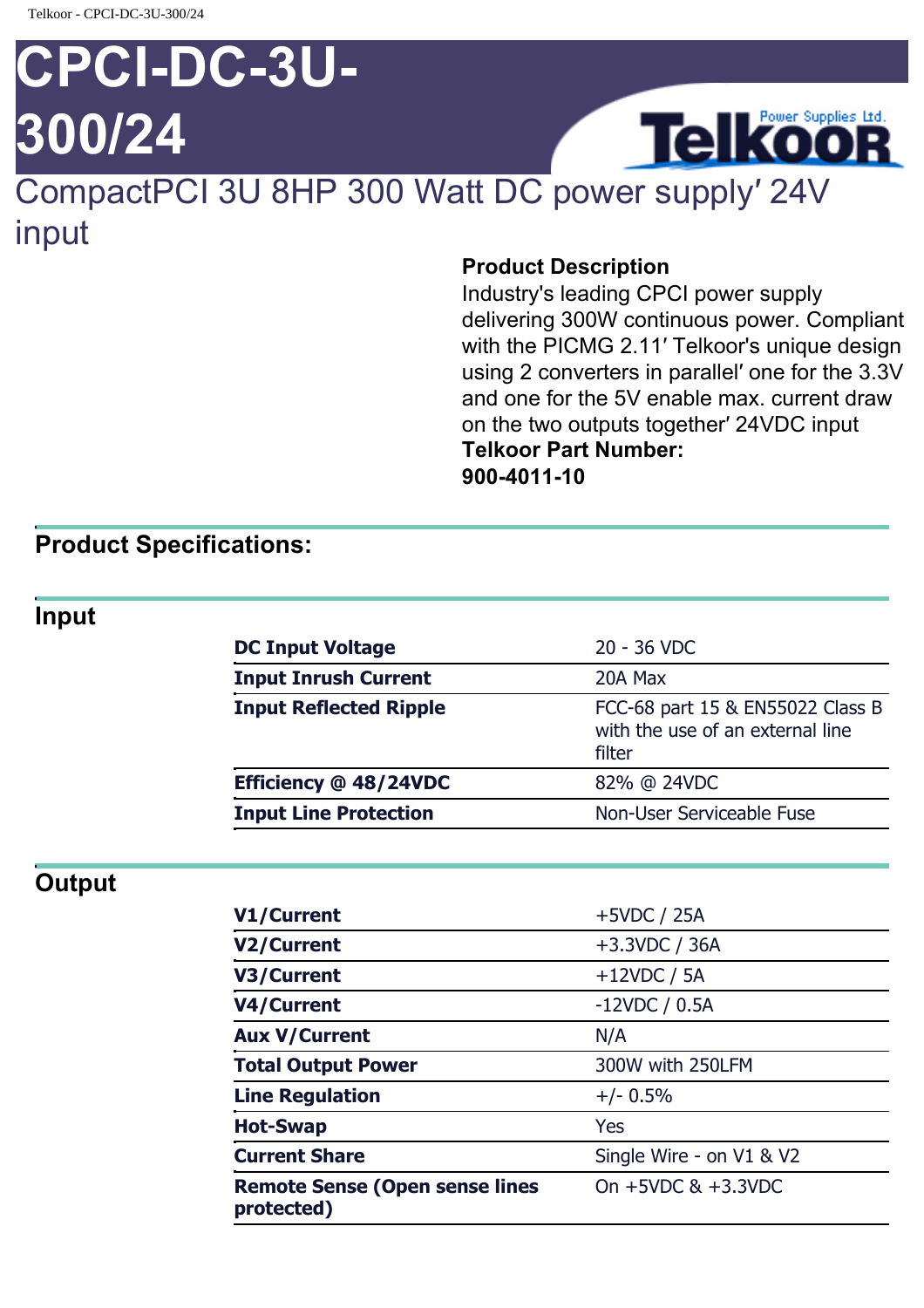| <b>Long Term Stability</b>                                                                                         | 0.1% over 10 Hours after 10 min.<br>Warm Up                                                                   |
|--------------------------------------------------------------------------------------------------------------------|---------------------------------------------------------------------------------------------------------------|
| <b>Transient Response</b>                                                                                          | For a step Load of 50% max Load<br>peak transient $<$ 5%. & output<br>Recovers to 1% in Less than<br>0.5mSec. |
| <b>Over-Voltage Protection</b>                                                                                     | 110% - 125% of V1'V2 & V3 with<br>Latched Shut Down                                                           |
| <b>Short Circuit Protection</b>                                                                                    | Available On All Outputs                                                                                      |
| <b>Temperature Protection</b>                                                                                      | Excess Temp will Shut Down the<br>Unit - with Auto recovery                                                   |
| <b>Load Regulation</b>                                                                                             |                                                                                                               |
| <b>V1&amp;V2</b>                                                                                                   | $+/- 1\%$                                                                                                     |
| <b>V3&amp;V4</b>                                                                                                   | $+/- 5%$                                                                                                      |
| <b>Min. Load Requirement</b>                                                                                       | <b>No</b>                                                                                                     |
| <b>Overshoot/Undershoot at Turn-On</b>                                                                             | Less than 1%                                                                                                  |
| <b>Turn-On Delay</b>                                                                                               | 1Sec Max.                                                                                                     |
| <b>Initial Setting Accuracy</b>                                                                                    | $+/- 0.4\%$ for V1 & V2 $+/- 2\%$ for<br>V3 & V4                                                              |
| <b>Voltage Set point (Internal trim-pot)</b><br>V1/V2                                                              | $+/- 5%$                                                                                                      |
| Ripple @ Noise with 20MHz Bandwidth mesured across 10uF Load<br><b>Capcitor Paralleled with 0.1uF Ceramic Cap.</b> |                                                                                                               |
| V <sub>1</sub>                                                                                                     | $60mV$ p-p                                                                                                    |
| V <sub>2</sub>                                                                                                     | 60mV p-p                                                                                                      |
| <b>V3 &amp; V4</b>                                                                                                 | 120mV p-p                                                                                                     |
| <b>Overload Protection</b>                                                                                         |                                                                                                               |
| <b>V1 &amp; V2</b>                                                                                                 | 125% Max.                                                                                                     |
| V <sub>3</sub>                                                                                                     | 150% Max.                                                                                                     |
| V <sub>4</sub>                                                                                                     | 250% Max.                                                                                                     |
|                                                                                                                    |                                                                                                               |

## **Enviromental**

| <b>Temperature</b>                       |                                                                                                                           |
|------------------------------------------|---------------------------------------------------------------------------------------------------------------------------|
| <b>Operation</b>                         | -5C to +55C with 250LFM Forced<br>Air Cooling                                                                             |
| <b>Storage</b>                           | $-40C$ to $+85C$                                                                                                          |
| <b>Humidity</b>                          | Up to 95% RH Non-Condensing                                                                                               |
| <b>Shock &amp; Vibration</b>             | Storage: EN 300 019-2-1 Storage<br>class 1.2' EN 300 019-2-2<br>Transportation class 2.3' EN 300<br>019-2-3 Use class 3.3 |
| <b>Conducted &amp; Radiated Emmision</b> | EN55022 Class B and EN-61000.<br>Measured with input filter                                                               |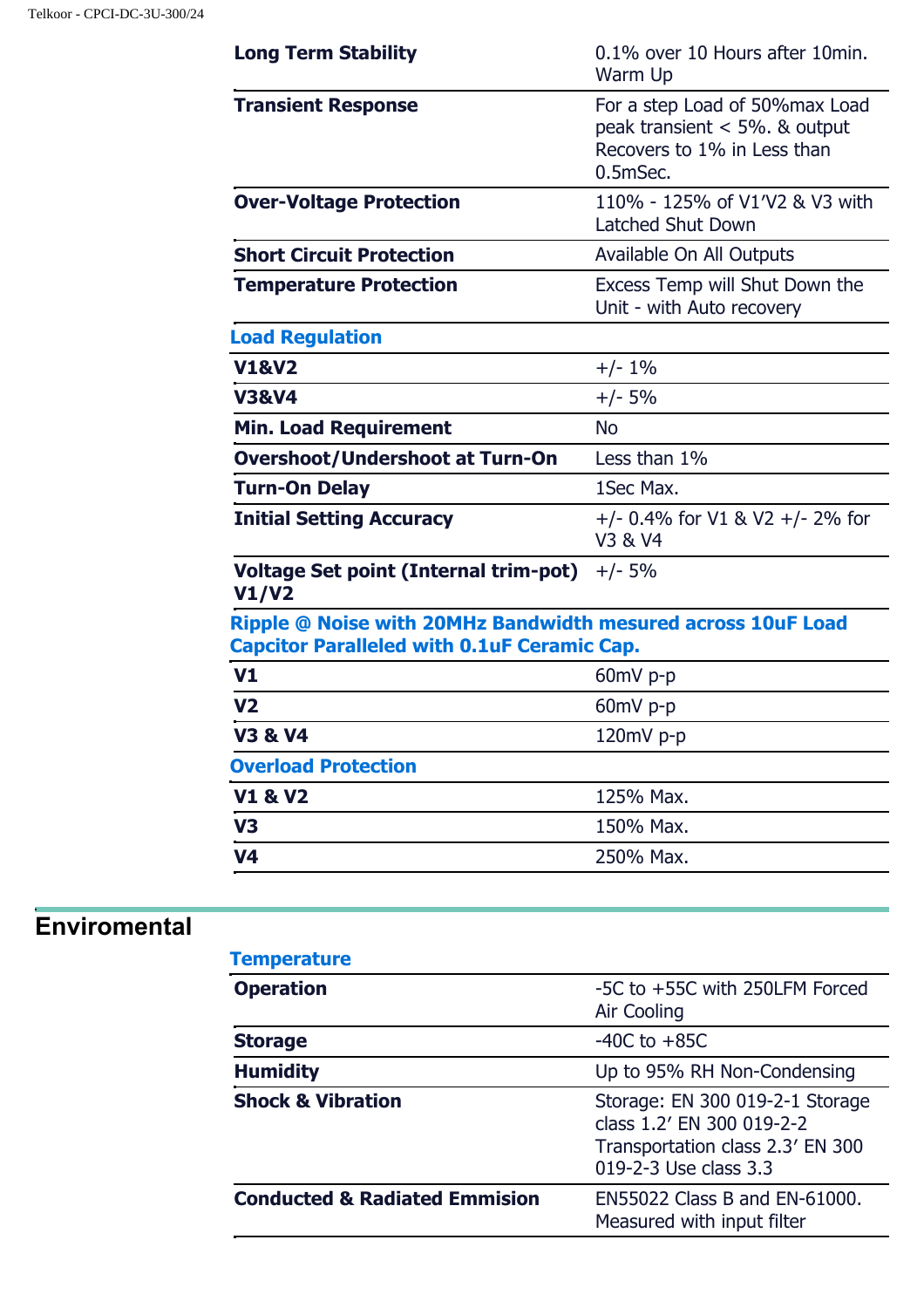| <b>Surge</b>                | EN61000-4                                            |
|-----------------------------|------------------------------------------------------|
| <b>MTBF</b>                 | > 400'000 Hours per Bellcore<br>Standard B332 Gb 50C |
| <b>Dialectric Isolation</b> |                                                      |
| <b>Input to Case</b>        | 1500Vdc                                              |
| <b>Input to Output</b>      | 1500Vdc                                              |
| <b>Output to Case</b>       | 100Vdc                                               |

# **Safety, Regulations and EMI Specifications**

| <b>Safety Approvals</b>               | Designed to meet UL60950'<br>EN60950' UL1604' cUL & CE<br>Marking |
|---------------------------------------|-------------------------------------------------------------------|
| <b>Dielectric Withstand Voltage</b>   | 1500VDC Input to Output'<br>1500VDC Input to Chassis Ground       |
| <b>ESD Susceptibility</b>             | EN61000-4-2 4Ky Contact 8Ky Air                                   |
| <b>Radiated Susceptibilty</b>         | EN61000-4-3 10V/m                                                 |
| <b>EFT/Burst</b>                      | EN61000-4-4 1Kv                                                   |
| <b>Input Surge</b>                    |                                                                   |
| <b>Conducted Disturbance</b>          | EN61000-4-6 3Vrms                                                 |
| <b>Power frequency magnetic field</b> | EN610000-4-8 1A/m                                                 |

# **Monitoring Command & Control**

| <b>Inhibit</b>                 | Open Collector Inhibited with GND.                             |
|--------------------------------|----------------------------------------------------------------|
| Power FAIL (FIt #)             | Open Collector LOW Signal<br>Indicates Outputs Out of Range    |
| <b>Current Share</b>           | On V1 & V2 Allows +/- 10%<br>Current Share with a Similar Unit |
| DEG #                          | Open Collector Activated LOW<br>before Thermal Shut-Down       |
| <b>I2C Bus</b>                 | Yes for Pre-Programmed Static<br>Parameters                    |
| <b>Input AC Connector</b>      | Standard PICMG 47 Pin Positronics                              |
| <b>Current Share</b>           | Yes                                                            |
| <b>Remote Sense</b>            | On V1 & V2 for Cable Loss<br>Correction of up to 300mV         |
| <b>Output Connectors V1/V2</b> | Standard PICMG 47 Pin Positronics                              |
| <b>Output Connectors V3/V4</b> | Standard PICMG 47 Pin Positronics                              |
| <b>I2C Data Bus</b>            | Yes for Pre-Programmed Static<br>Parameters                    |
| <b>Front Panel Green LED</b>   | Outputs OK                                                     |
| <b>Front Panel Red LED</b>     | <b>Outputs Failure</b>                                         |